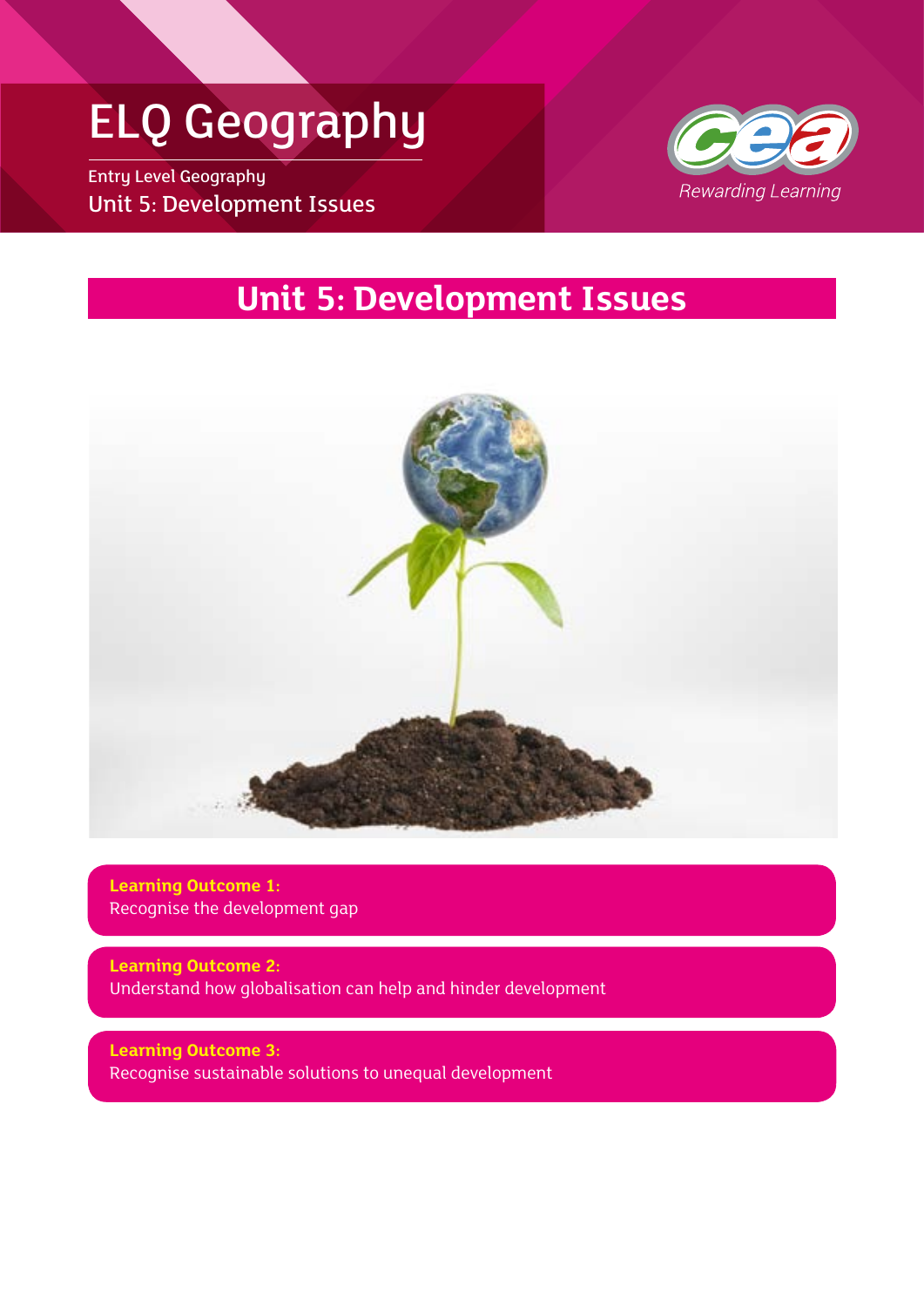Unit 5: Development Issues

### **Guidance notes**

This resource includes information and suggested tasks relating to Entry Level Geography. This booklet has been produced to meet the requirements for Entry Level 3 but teachers may amend the material to suit the needs of their learners.

The list of resources is neither prescriptive nor exhaustive.

[http://www.bbc.co.uk/schools/gcsebitesize/geography/development/contrasts\\_development\\_rev1.](http://www.bbc.co.uk/schools/gcsebitesize/geography/development/contrasts_development_rev1.shtml) [shtml](http://www.bbc.co.uk/schools/gcsebitesize/geography/development/contrasts_development_rev1.shtml) [http://www.coolgeography.co.uk/GCSE/AQA/Development\\_Gap/What\\_is\\_Dev/What\\_is\\_](http://www.coolgeography.co.uk/GCSE/AQA/Development_Gap/What_is_Dev/What_is_Development.htm) [Development.htm](http://www.coolgeography.co.uk/GCSE/AQA/Development_Gap/What_is_Dev/What_is_Development.htm) <http://data.worldbank.org/data-catalog/world-development-indicators>

#### **For Globalisation:**

[http://www.bbc.co.uk/schools/gcsebitesize/geography/globalisation/globalisation\\_rev1.shtml](http://www.bbc.co.uk/schools/gcsebitesize/geography/globalisation/globalisation_rev1.shtml) [http://www.coolgeography.co.uk/A-level/AQA/Year%2013/Development%20&%20Globalisation/](http://www.coolgeography.co.uk/A-level/AQA/Year%2013/Development%20&%20Globalisation/Globalisation/Globalisation.htm) [Globalisation/Globalisation.htm](http://www.coolgeography.co.uk/A-level/AQA/Year%2013/Development%20&%20Globalisation/Globalisation/Globalisation.htm) <http://nationalgeographic.org/encyclopedia/globalization/>

#### **For Fairtrade and Aid**

<http://www.fairtrade.org.uk/en/what-is-fairtrade> [http://www.bbc.co.uk/schools/gcsebitesize/geography/development/trade\\_rev2.shtml](http://www.bbc.co.uk/schools/gcsebitesize/geography/development/trade_rev2.shtml) [http://www.bbc.co.uk/bitesize/standard/geography/international\\_issues/aid/revision/1/](http://www.bbc.co.uk/bitesize/standard/geography/international_issues/aid/revision/1/) [http://www.coolgeography.co.uk/GCSE/AQA/Development\\_Gap/Aid/Aid.htm](http://www.coolgeography.co.uk/GCSE/AQA/Development_Gap/Aid/Aid.htm)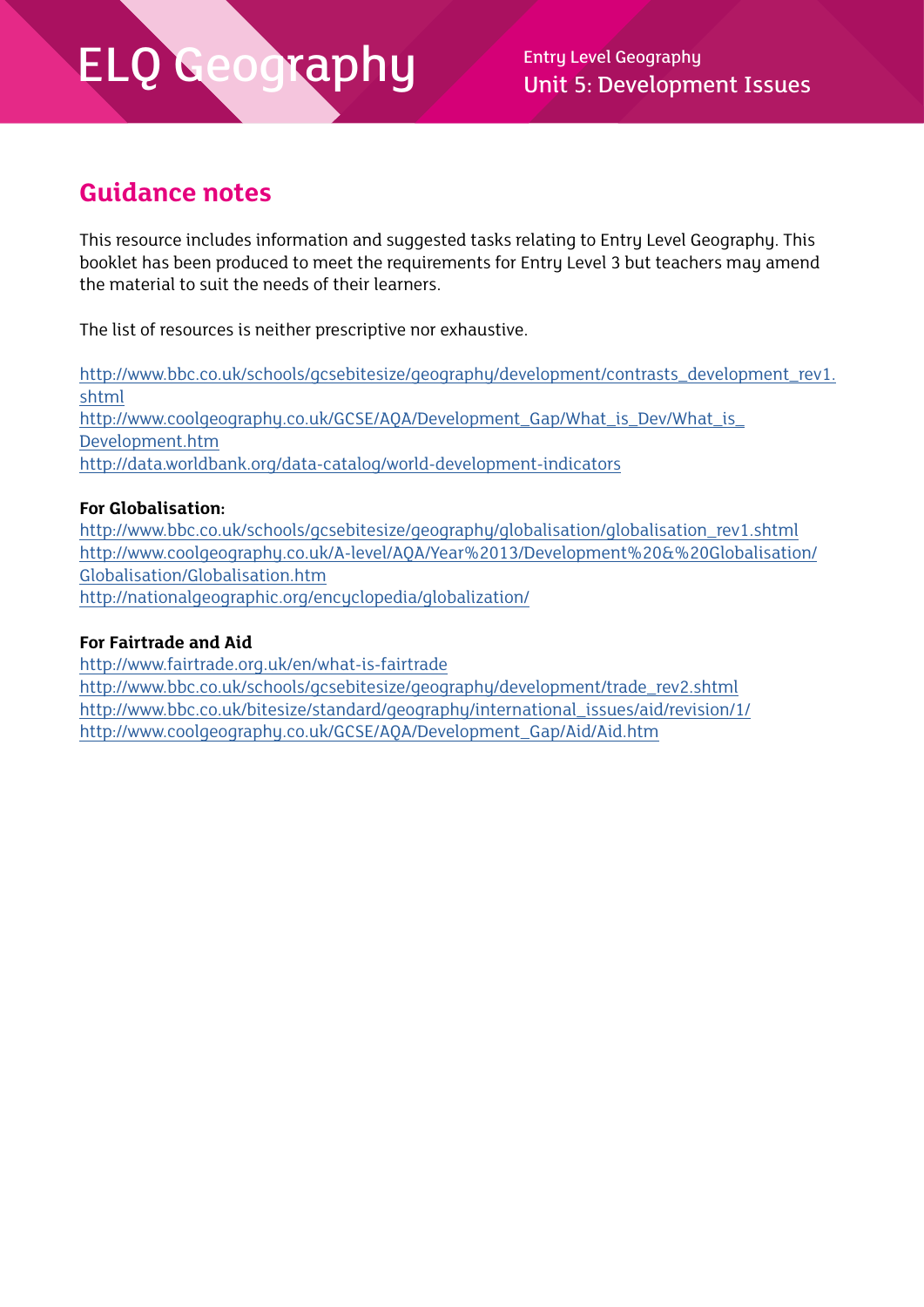# **Introduction - The development gap**

The gap between rich and poor countries is getting bigger, the rich are getting richer and developing faster and the poor are getting poorer and remaining undeveloped. In order to get a clear picture of how developed or undeveloped a country is and to establish if a country is a **MEDC**  (More Economically Developed Countries) or a **LEDC** (Less Economically Developed Countries), we look at data for every country. These are known as **DEVELOPMENT INDICATORS**. Geographers use development indicators to compare the development of one region against another.

Examples of development indicators include:

- Adult Literacy rate The % of people aged 15 and over who can read and write a simple sentence – a social indicator.
- Life expectancy How many years a new baby can expect to live on average  $-$  a social indicator.
- Infant mortality rate The number of babies born alive who die before they reach 1 year old per 1 000 live births – a social indicator.
- GNP per capita or Gross National Income per person, simply the wealth of the country divided by the population – an economic indicator.
- Unemployment this is the number of people who cannot find work an economic indicator.

| Country           | Death rate<br>(per 1000) | <b>Infant</b><br>Mortality<br>rate $(\% )$ | GNI (pc) | <b>Urban</b><br>(%) | Life Expectancy<br>(at birth) |    | Population<br>under 15 years<br>(%) |
|-------------------|--------------------------|--------------------------------------------|----------|---------------------|-------------------------------|----|-------------------------------------|
|                   |                          |                                            |          |                     | М                             | F  |                                     |
| <b>Algeria</b>    | 4                        | 22                                         | 15,050   | 73                  | 77                            | 78 | 29                                  |
| <b>Bangladesh</b> | 5                        | 28                                         | 4,040    | 37                  | 70                            | 73 | 29                                  |
| <b>Brazil</b>     | 6                        | 11                                         | 15,160   | 86                  | 72                            | 79 | 24                                  |
| Chad              | 13                       | 72                                         | 1,920    | 23                  | 52                            | 54 | 47                                  |
| Egypt             | 6                        | 15                                         | 11,360   | 43                  | 71                            | 74 | 34                                  |
| Haiti             | 8                        | 59                                         | 1,830    | 55                  | 62                            | 67 | 33                                  |
| India             | 6                        | 34                                         | 7,060    | 34                  | 67                            | 70 | 28                                  |
| <b>Mexico</b>     | 6                        | 17                                         | 17,740   | 73                  | 75                            | 80 | 27                                  |
| <b>UK</b>         | 9                        | 3.9                                        | 43,160   | 83                  | 79                            | 83 | 18                                  |
| <b>USA</b>        | 9                        | 5.6                                        | 60,200   | 82                  | 76                            | 81 | 19                                  |

**Table 1: Development Indicators for Selected Countries**

### **Understanding how globalisation can help and hinder development**

**Globalisation** is the process by which the world is becoming increasingly interconnected. This is due to large businesses, industries and organisations trading and operating on an international scale across all countries across the globe. Countries are becoming increasingly linked by trade, technology and ideas.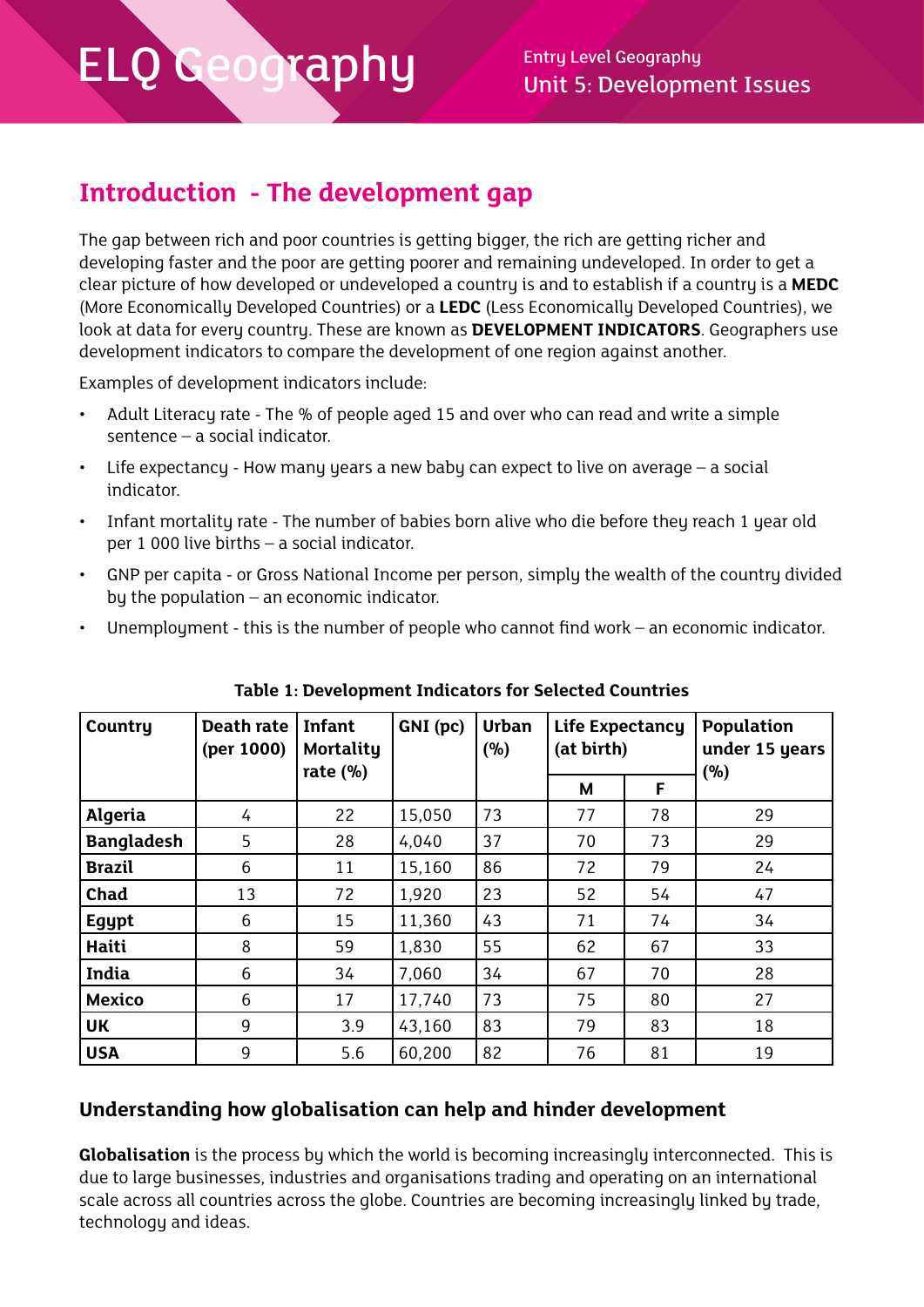Unit 5: Development Issues

Industries that have branches in many countries around the world are called **Multinational Corporations (MNCs)**. Many MNCs are household names – Coca Cola, Nike, McDonalds and Apple are just a few. MNCs are often richer than the countries in which they operate.



**Fig 1: An Interconnected World**

Globalisations means that decisions taken in one country can quickly affect other countries. It also means that economic power is increasingly concentrated in a few global companies or MNCs. Countries are increasingly interdependent because they need to trade with one another and to exchange goods. This means that the lives and actions of people in one country are increasingly linked with the lives of people thousands of miles away.



**Fig 2: A Container ship**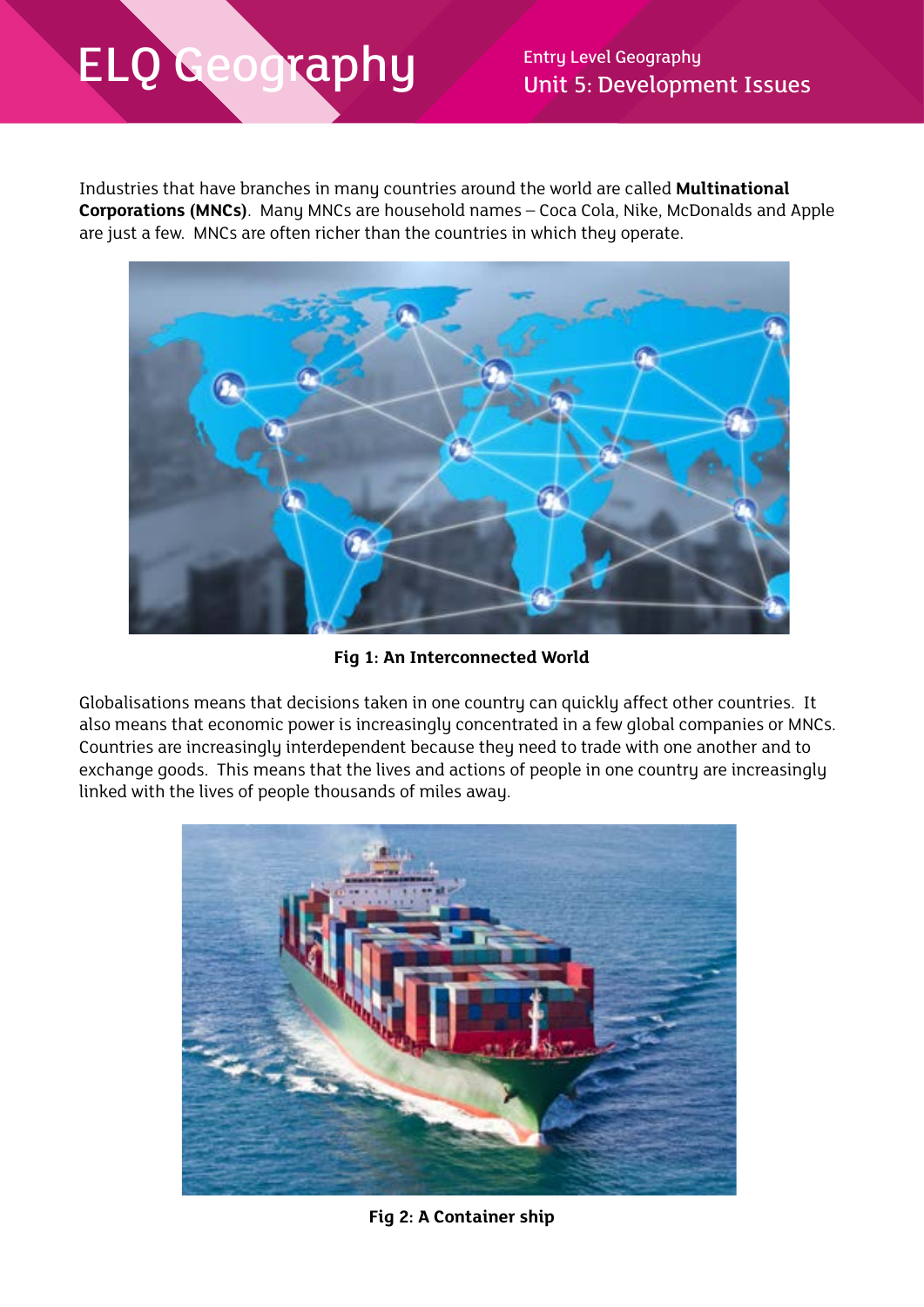$\mathsf{cap}\hspace{0.1cm}\mathsf{H}\mathsf{u}$  Entry Level Geography Unit 5: Development Issues

Globalisation can help and hinder development (make it difficult) as the table below suggests:

| How globalisation can help development:                                                                                                                                                                                                                                                                                                                                                                                                                                                                                                                                                                                                                                                                                       | How globalisation can hinder development:                                                                                                                                                                                                                                                                                                                                                                                                                                                        |
|-------------------------------------------------------------------------------------------------------------------------------------------------------------------------------------------------------------------------------------------------------------------------------------------------------------------------------------------------------------------------------------------------------------------------------------------------------------------------------------------------------------------------------------------------------------------------------------------------------------------------------------------------------------------------------------------------------------------------------|--------------------------------------------------------------------------------------------------------------------------------------------------------------------------------------------------------------------------------------------------------------------------------------------------------------------------------------------------------------------------------------------------------------------------------------------------------------------------------------------------|
| Globalisation allows businesses in LEDCs<br>to become part of international production<br>networks. This will create many jobs for people<br>in LEDCs. Workers in LEDCs will have the<br>opportunity to learn new skills especially in the<br>manufacturing industry.                                                                                                                                                                                                                                                                                                                                                                                                                                                         | There is no quarantee that wealth generated<br>as a result of globalisation will stay in the<br>LEDC. Most profits are 'leaked' back to the<br>MEDC where large businesses have their<br>headquarters. Many local people in LEDCs do<br>not gain financially from the increased trade.                                                                                                                                                                                                           |
| As a result of globalisation, well known large<br>businesses will operate across the world and<br>in many LEDCs. The money/capital that is<br>generated can be spent on improving the<br>services in the LEDC, for example improving<br>health and education.<br>As a result of globalisation people will<br>experience different cultures and new foods.<br>They will also be able to access new goods that<br>would usually not be available to them.<br>Globalisation also means that people can<br>become more aware of global issues. For<br>example, they may become aware of the<br>most recent earthquakes, volcanic eruptions,<br>tsunamis and can help the people in these<br>countries recover faster through aid. | Unfortunately the role of LEDCs in relation<br>to globalisation is usually just to provide the<br>cheap workers/labour force or raw materials for<br>the large business.<br>People fear that cultures will be lost as a result<br>of globalisation as the world merges into one<br>distinct culture.<br>As a result of globalisation, industry may be<br>thriving in the LEDCs. However, this may mean<br>the closure of factories in MEDCs. This means<br>unemployment could rise in the MEDCs. |

### **Sustainable solutions to unequal development**

As mentioned already, when it comes to world trade (in relation to globalisation), LEDCs usually lose out. Wages are often low which means people in LEDCs struggle to afford a good standard of living, their homes are small, they find it hard to afford to send their children to school and they have little money to spend on luxury items.

#### **FAIRTRADE FOUNDATION**

One solution to this level of unequal development was the introduction of the Fairtrade Foundation. The aim of the Fairtrade Foundation is to make sure that the producers in the LEDCs receive a fair price for the goods that they produce and sell. This means that there are advantages for the people living in the LEDCs:

- they will have more money to improve the quality of life for themselves and their family;
- with more money, the producers can spend the extra income on local services which improves the local economy.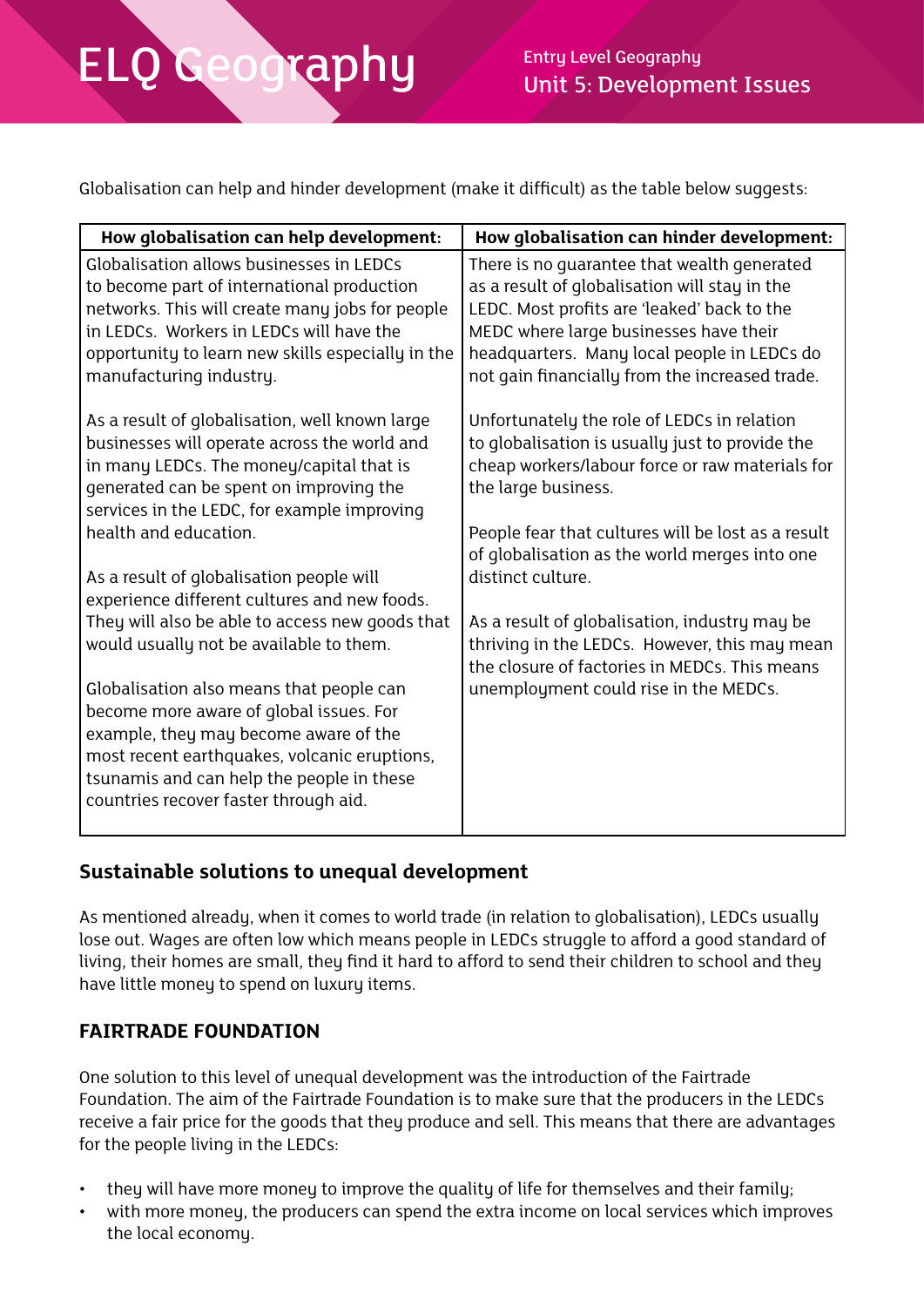It is thought that producers in 58 countries across the world benefit from the Fairtrade Foundation. There are many Fairtrade products that we can buy that include food products and non-food products. The list includes:

- bananas
- beauty products
- chocolate
- coffee
- cool drinks and juices
- cotton
- flowers
- herbs and spices
- rice and cereal
- sugar, spreads and oils
- sweets and snacks
- tea
- wine

For more information log on to:<https://www.fairtrade.org.uk/Buying-Fairtrade>.



**Fig. 3 Fairtrade products**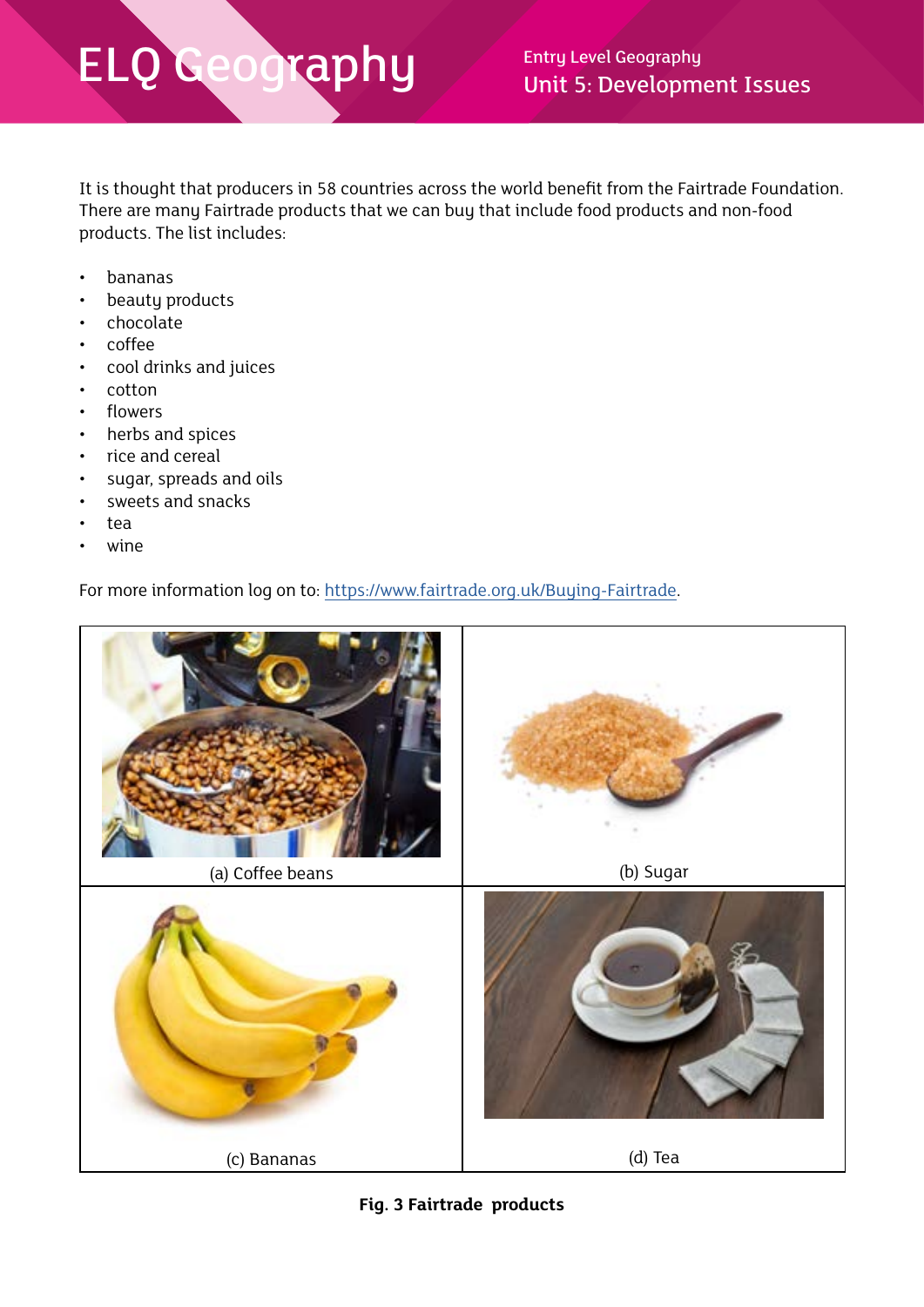These goods are usually higher priced but we know when we buy these goods that producers in the LEDCs are better off financially.

#### **AID**

Aid distribution is another means of helping solve the unequal level of development across the globe. **Aid** is when countries in need (usually LEDCs) receive help and support from another country (usually MEDCs) or charity organisation. Aid can either be classified as **short term aid** or **long term aid**.

- **• Short term aid** is usually given the aftermath of an emergency, such as after the 2004 Boxing Day Tsunami or after a hurricane disaster. Money, tents, blankets, food, water and medically trained staff are among the things that are sent to these countries to help people survive and for the country to recover.
- **• Long term aid** is provided to a country for economic and social development. Its purpose is to improve the quality of life for people living in LEDCs. An example would be supporting a community to introduce new agricultural techniques.

The table below describes the benefits and problems associated with aid in LEDCs.

| The benefits of aid in LEDCs include:                                                                                                                                                                                                                                                                        | The problems of aid in LEDCs include:                                                                                                                                                                                                                   |  |  |
|--------------------------------------------------------------------------------------------------------------------------------------------------------------------------------------------------------------------------------------------------------------------------------------------------------------|---------------------------------------------------------------------------------------------------------------------------------------------------------------------------------------------------------------------------------------------------------|--|--|
| Short-term aid helps save lives as people<br>receive medical help, food to eat and water to<br>drink.<br>Aid can improve the country's economy. If<br>locals are provided with the tools to produce<br>food, they can farm and sell the food and make                                                        | A lot of the long term aid projects are run by<br>MEDC companies. This means that profits<br>are leaked out of the country and back to the<br>country where the company is based. This<br>means that the locals in the LEDC do not gain<br>financially. |  |  |
| money.<br>The health of the people in the country<br>improves as a result of aid. If people are<br>provided with access to water for example, this<br>will ultimately improve sanitation so the health<br>of the population improves. This means death<br>rates will drop and life expectancy will increase. | Some aid that is sent, does not reach the<br>people who are most at need so this means<br>they may go without supplies that they need<br>for their survival.<br>LEDCs can sometimes become too dependent<br>on the MEDCs for aid supplies.              |  |  |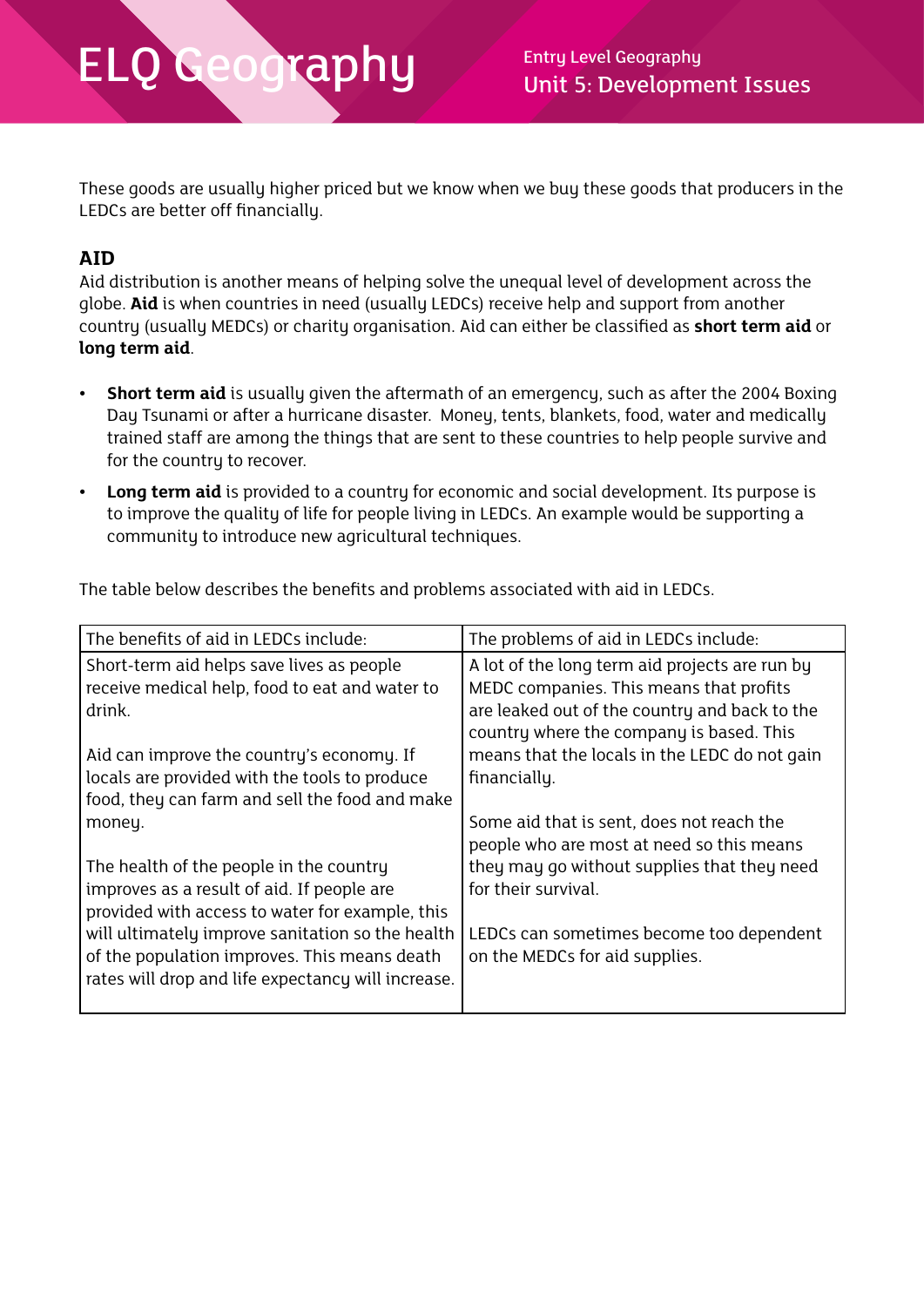# ELQ Geography

**Entry Level Geography Unit 5: Development Issues** 

### Recognising the development gap

### **Activity 1**

Recognising the development gap.

Use Table 1 to help you describe the development gap in your own words.

# **Activity 2**

Describe one social development indicator and one economic development indicator.

Social development indicator:

Economic development indicator: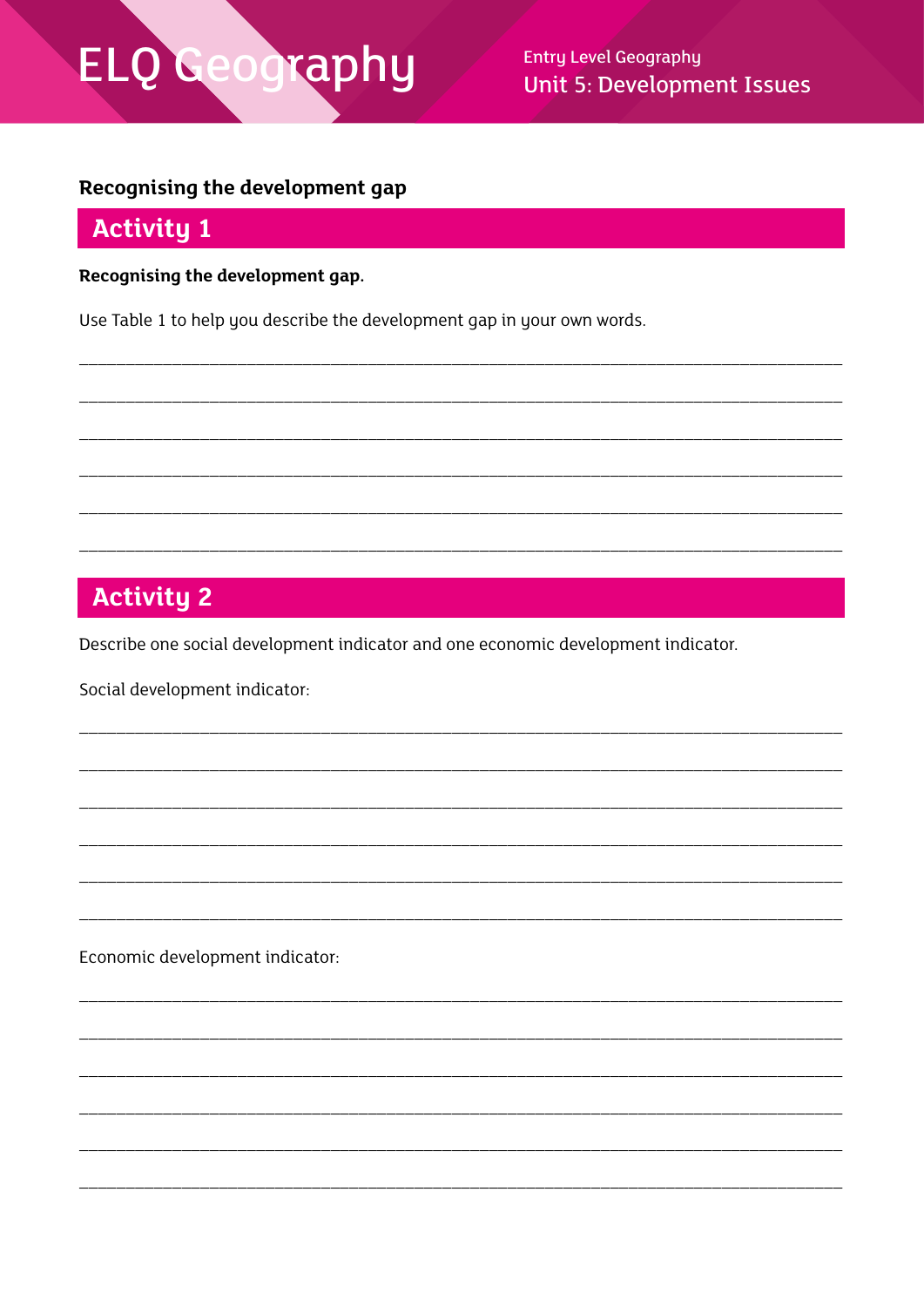# El Geography

**Entry Level Geography Unit 5: Development Issues** 

### Globalisation can help[ and hinder development

### **Activity 3**

What is meant by the term 'globalisation'.

Describe two ways in which globalisation can help development.

One way that globalisation can help development is

Another way that globalisation can help development is

Describe two ways in which globalisation can hinder development.

One way that globalisation can hinder development is

Another way that globalisation can hinder development is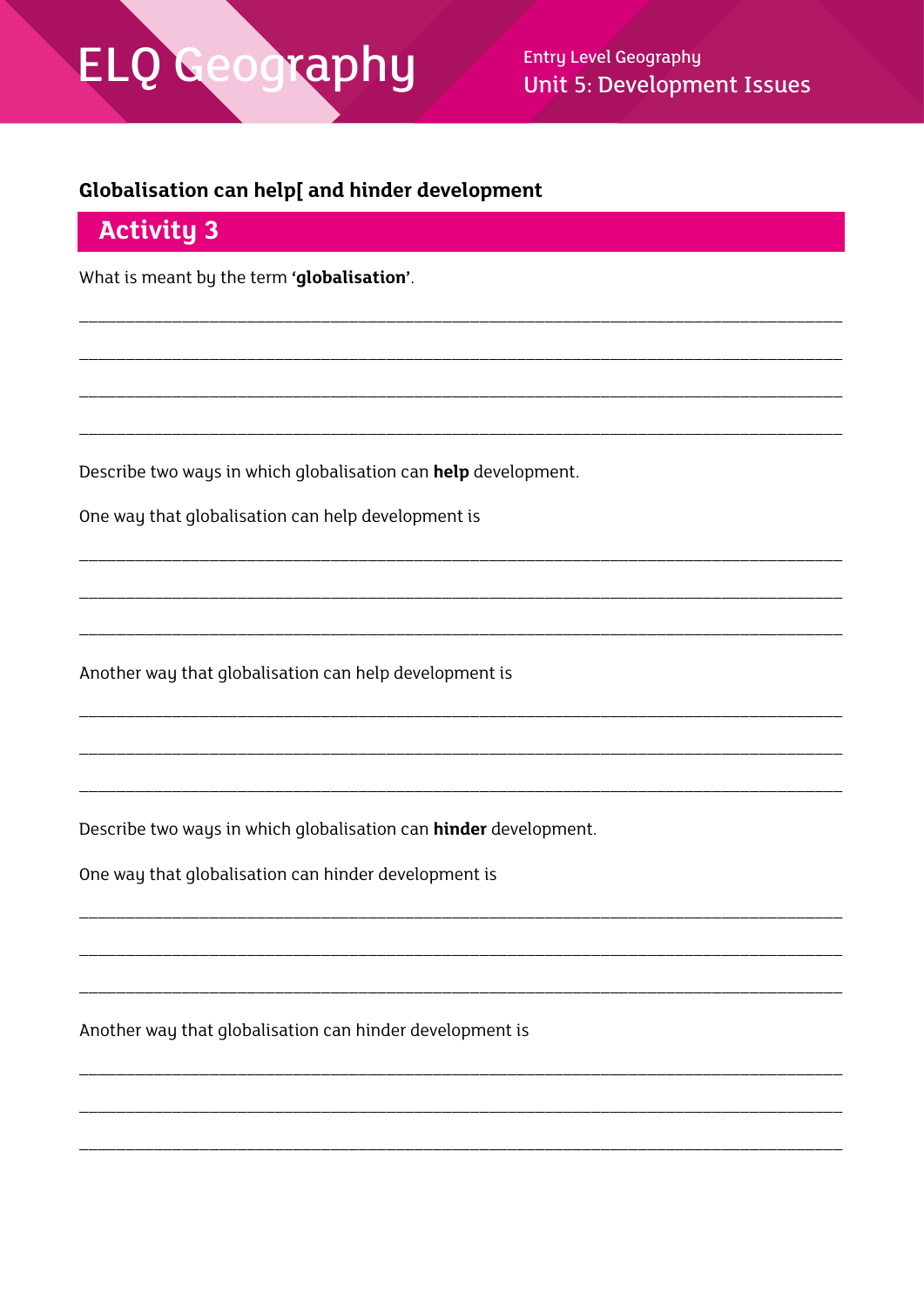Unit 5: Development Issues

#### **Sustainable solutions to unequal development**

## **Activity 1**

State the aims of the Fairtrade Foundation. \_\_\_\_\_\_\_\_\_\_\_\_\_\_\_\_\_\_\_\_\_\_\_\_\_\_\_\_\_\_\_\_\_\_\_\_\_\_\_\_\_\_\_\_\_\_

## **Activity 2**

Complete the table below by listing two Fairtrade food products and two Fairtrade non-food products. Use the Internet to find a picture of each product.

\_\_\_\_\_\_\_\_\_\_\_\_\_\_\_\_\_\_\_\_\_\_\_\_\_\_\_\_\_\_\_\_\_\_\_\_\_\_\_\_\_\_\_\_\_\_\_\_\_\_\_\_\_\_\_\_\_\_\_\_\_\_\_\_\_\_\_\_\_\_\_\_\_\_\_\_\_\_\_\_\_\_

\_\_\_\_\_\_\_\_\_\_\_\_\_\_\_\_\_\_\_\_\_\_\_\_\_\_\_\_\_\_\_\_\_\_\_\_\_\_\_\_\_\_\_\_\_\_\_\_\_\_\_\_\_\_\_\_\_\_\_\_\_\_\_\_\_\_\_\_\_\_\_\_\_\_\_\_\_\_\_\_\_\_

\_\_\_\_\_\_\_\_\_\_\_\_\_\_\_\_\_\_\_\_\_\_\_\_\_\_\_\_\_\_\_\_\_\_\_\_\_\_\_\_\_\_\_\_\_\_\_\_\_\_\_\_\_\_\_\_\_\_\_\_\_\_\_\_\_\_\_\_\_\_\_\_\_\_\_\_\_\_\_\_\_\_

\_\_\_\_\_\_\_\_\_\_\_\_\_\_\_\_\_\_\_\_\_\_\_\_\_\_\_\_\_\_\_\_\_\_\_\_\_\_\_\_\_\_\_\_\_\_\_\_\_\_\_\_\_\_\_\_\_\_\_\_\_\_\_\_\_\_\_\_\_\_\_\_\_\_\_\_\_\_\_\_\_\_

| Fairtrade food products include: | Fairtrade non-food products include: |
|----------------------------------|--------------------------------------|
|                                  |                                      |
|                                  |                                      |
|                                  |                                      |
|                                  |                                      |
|                                  |                                      |
|                                  |                                      |
|                                  |                                      |
|                                  |                                      |
|                                  |                                      |
|                                  |                                      |
|                                  |                                      |
|                                  |                                      |

\_\_\_\_\_\_\_\_\_\_\_\_\_\_\_\_\_\_\_\_\_\_\_\_\_\_\_\_\_\_\_\_\_\_\_\_\_\_\_\_\_\_\_\_\_\_\_\_\_\_\_\_\_\_\_\_\_\_\_\_\_\_\_\_\_\_\_\_\_\_\_\_\_\_\_\_\_\_\_\_\_\_

\_\_\_\_\_\_\_\_\_\_\_\_\_\_\_\_\_\_\_\_\_\_\_\_\_\_\_\_\_\_\_\_\_\_\_\_\_\_\_\_\_\_\_\_\_\_\_\_\_\_\_\_\_\_\_\_\_\_\_\_\_\_\_\_\_\_\_\_\_\_\_\_\_\_\_\_\_\_\_\_\_\_

\_\_\_\_\_\_\_\_\_\_\_\_\_\_\_\_\_\_\_\_\_\_\_\_\_\_\_\_\_\_\_\_\_\_\_\_\_\_\_\_\_\_\_\_\_\_\_\_\_\_\_\_\_\_\_\_\_\_\_\_\_\_\_\_\_\_\_\_\_\_\_\_\_\_\_\_\_\_\_\_\_\_

## **Activity 3**

Describe two advantages of Fairtrade for LEDCs. One advantage of Fairtrade for LEDCs is: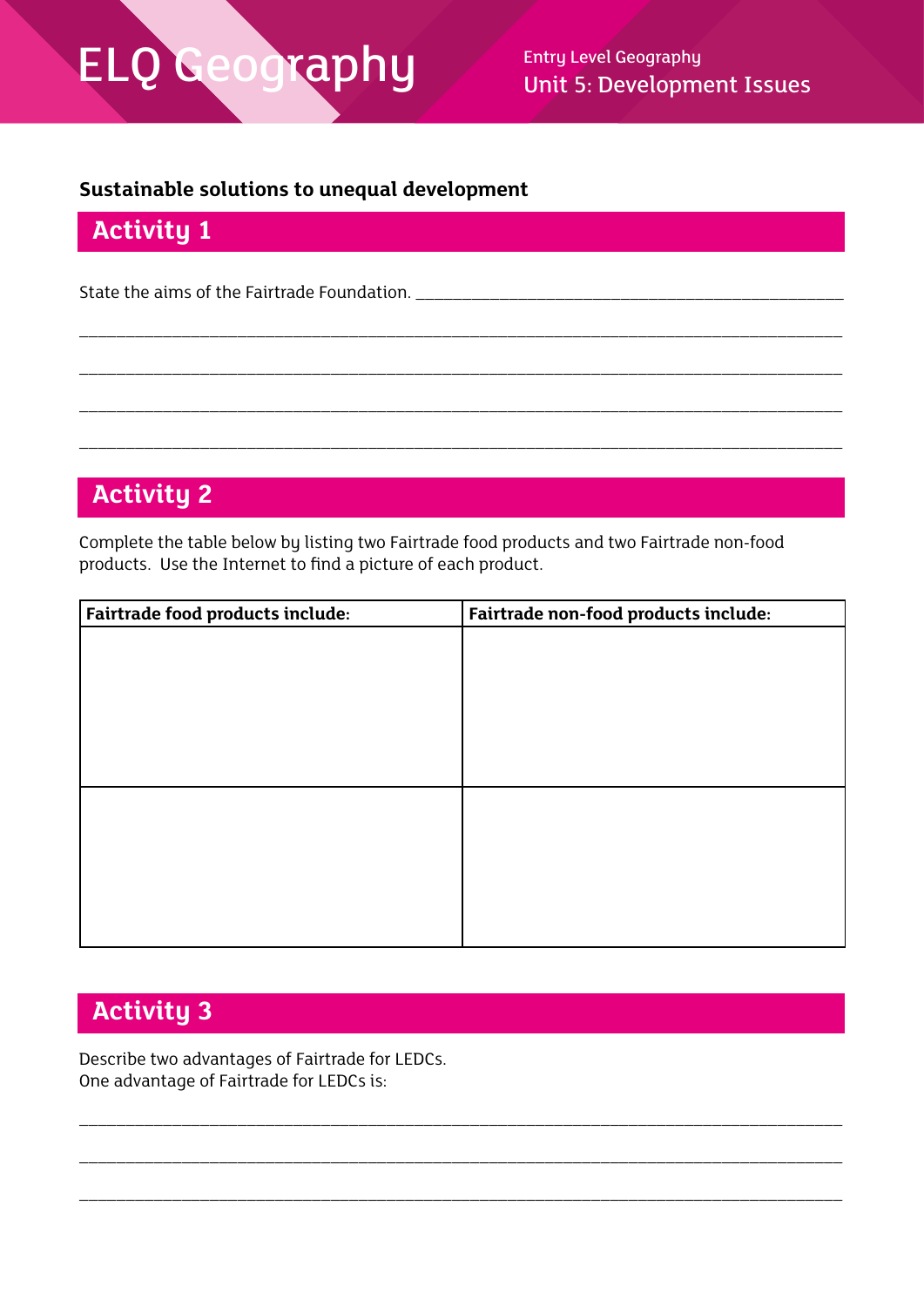# Geography ELQ

**Entry Level Geography Unit 5: Development Issues** 

Another advantage of Fairtrade for LEDCs is:

# **Activity 4**

Explain what is meant by 'short term aid'. Give an example of short term aid in your answer.

Explain what is meant by 'long term aid'. Give an example of long term aid in your answer.

# **Activity 5**

Complete the bubbles below by describing two benefits and two problems associated with aid in LEDCS.



Two benefits of aid for LEDCs